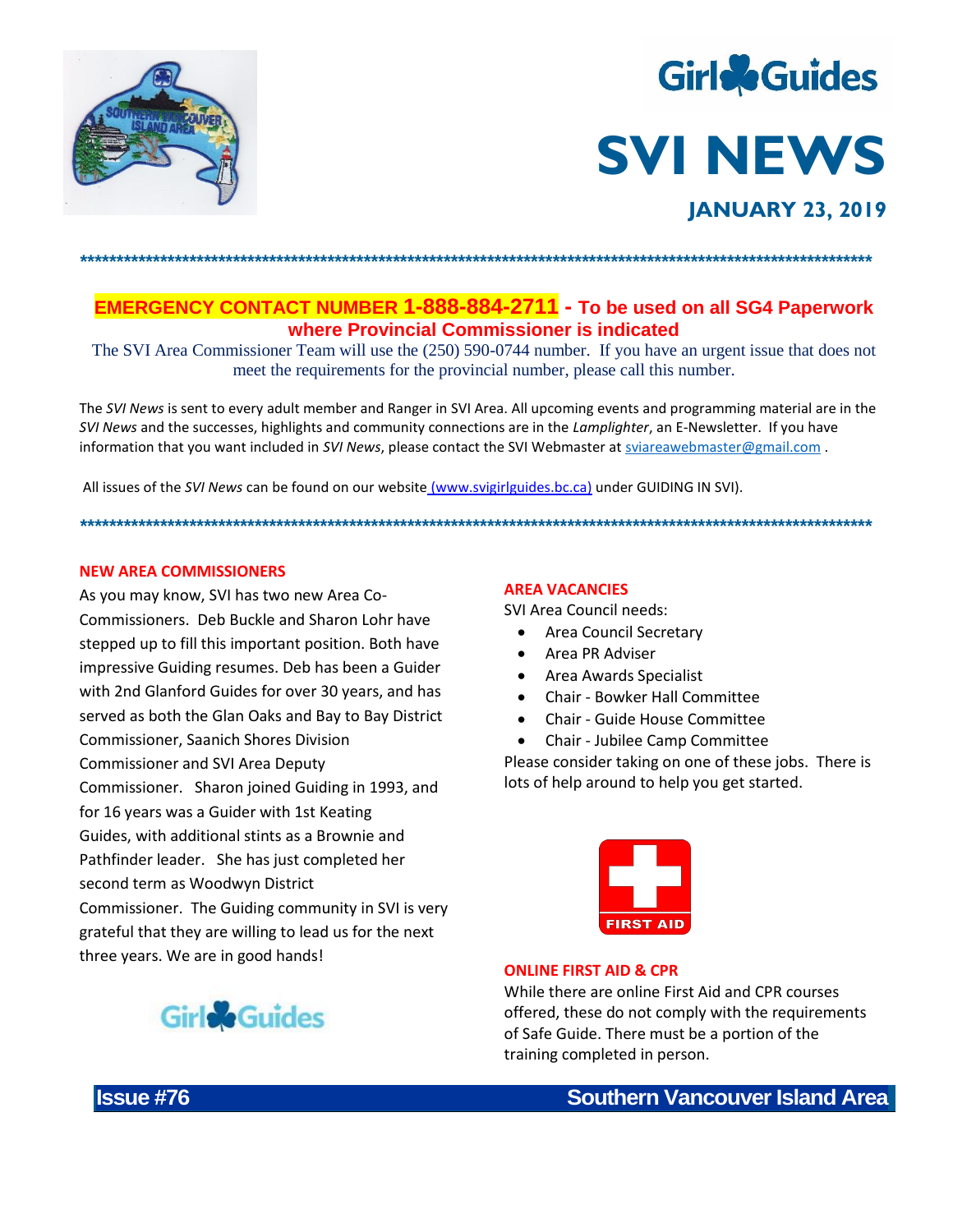## **PROVINCIAL EMERGENCY CONTACT LINE**

Guiders are reminded that calling the Provincial Emergency contact line does not constitute immediate contact with a member of the PC Team. It may take a while to get someone on the phone depending on the nature of the emergency. If it is a matter requiring immediate situation, the call center may place the Guider on hold until a member of the PC Team can be reached.

### **CHILD PROTECTION**

Emergency Contact/ Girl Protection Policy

The Ministry of Children and Family Development has established a provincial centralized screening system for all reports of child or youth abuse or neglect. This centralized screening team is available 24 hours a day, 365 days a year and can be reached by phoning: 800-663-9122.

For non-emergency concerns, Elaine Wong, practice specialist within the ministry is available for Guiders. (C: 778-875-7100 E: elaine.wong@gov.bc.ca) Her role is to talk to the Guiders and advise if the concern needs to be forwarded to MCFD or not. Ask your District Commissioner for information.

### **SPRING COOKIES**

FYI - Delivery of the Classic cookies is scheduled for March 9-19, 2019 which falls within spring break. Cookie Sales will begin the weekend of April 6-7, 2019.



# **SOAR 2020**

The applications for Sub Camp Teams are now available at [http://soarbc.com/applications/sub](http://soarbc.com/applications/sub-camp-staff-applications/)[camp-staff-applications/](http://soarbc.com/applications/sub-camp-staff-applications/) .

Deadline for submission is February 28. SOAR 2020: Camp Barnard, Sooke, SVI Area, July 24 to August 1, 2020.



### **FUNDRAISING**

Be sure to include your District Commissioner in the discussions when completing the FR.1 forms. They need to know what fundraising is being done in their District.



### **INTERNATIONAL**

The Area international committee would like to know what they can do to help promote Guiding travel for local guiders? The number of independent international trips has been on the decline over the last few years. There are 15 independent trips from Province but none of the participants are from SVI. Usually these trips are announced 18 months ahead of time so there is lots of time to prepare an application. If you have some ideas, send the Committee an email at

[svireainternational@gmail.com](mailto:svireainternational@gmail.com) .